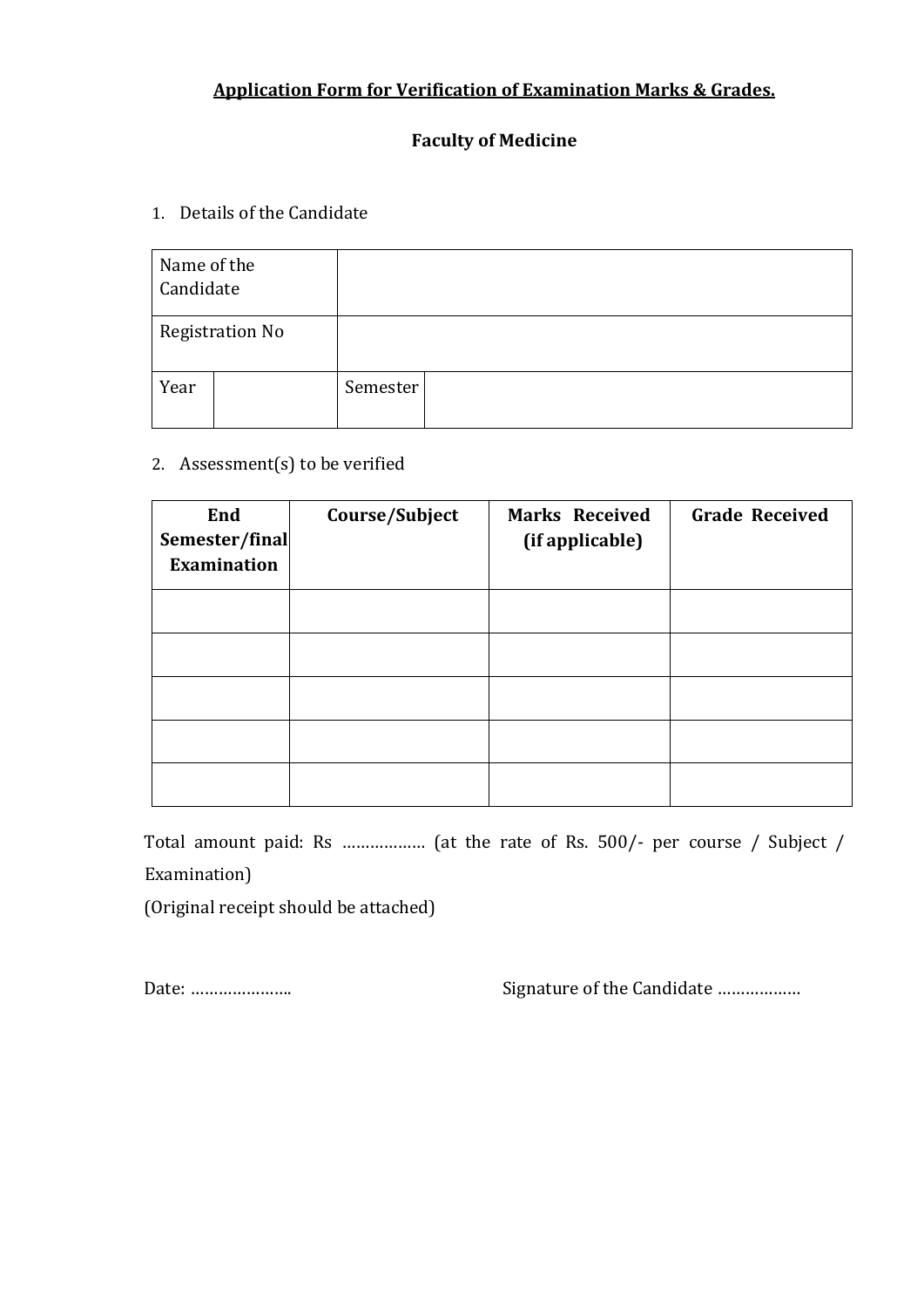#### *FOR OFFICE USE:*

Results after Verification

| End<br>Semester/Final<br><b>Examination</b> | Course/Subject | <b>Marks</b><br>received | Grade<br>Received | Changed/Not<br>Changed |
|---------------------------------------------|----------------|--------------------------|-------------------|------------------------|
|                                             |                |                          |                   |                        |
|                                             |                |                          |                   |                        |
|                                             |                |                          |                   |                        |
|                                             |                |                          |                   |                        |
|                                             |                |                          |                   |                        |

Verification Board Members: Date of Verification:

| <b>Name</b> | <b>Designation</b> | Signature |
|-------------|--------------------|-----------|
|             |                    |           |
|             |                    |           |
|             |                    |           |
|             |                    |           |

| <b>Student Identity Card / Admission Card</b> |  |  |
|-----------------------------------------------|--|--|
|                                               |  |  |
|                                               |  |  |
|                                               |  |  |
|                                               |  |  |
|                                               |  |  |
|                                               |  |  |

Note: In the case of final examination relevant minutes of the Special Result Board and the Senate must be attached.